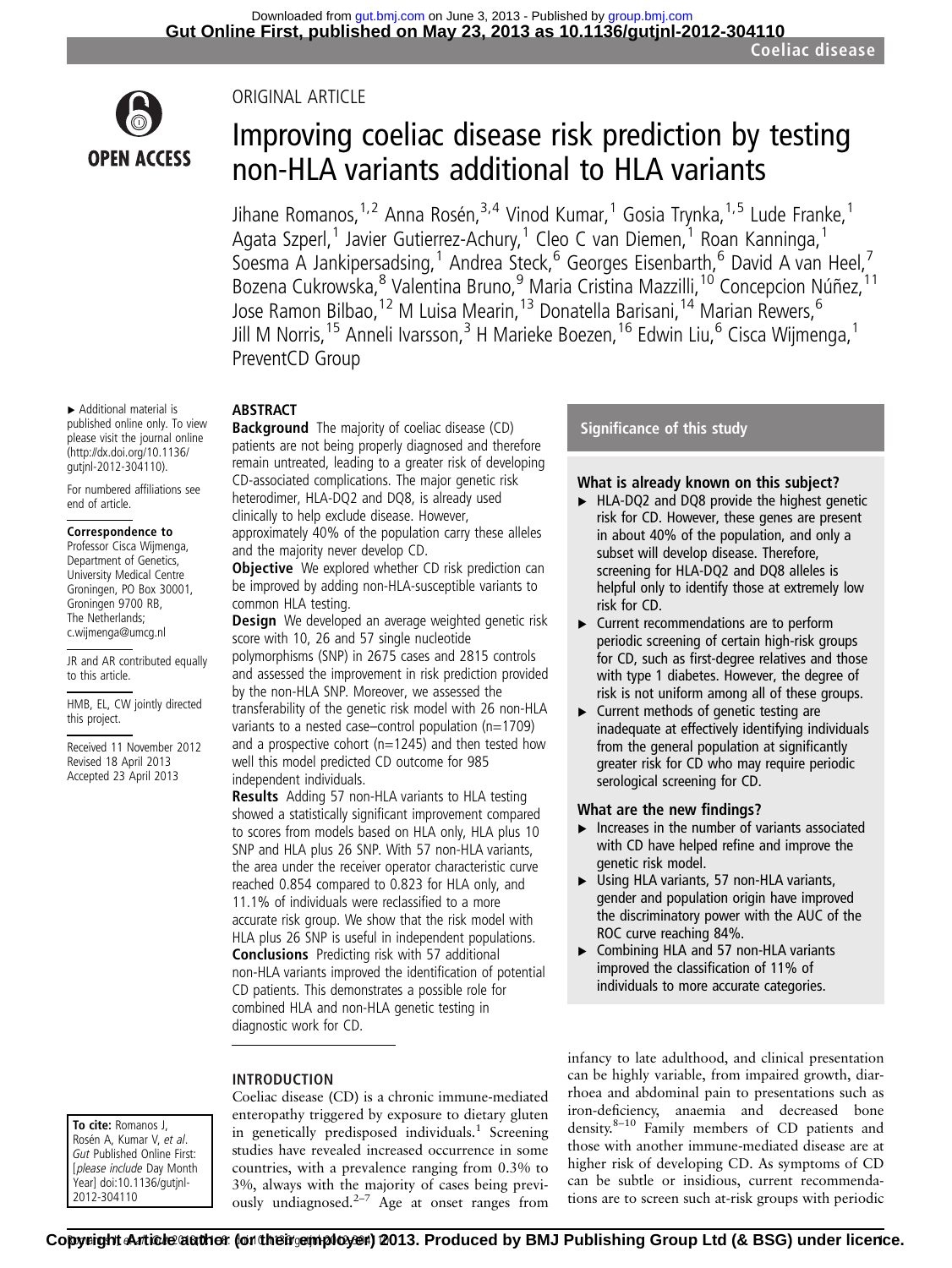## Significance of this study

## How might it impact on clinical practice in the foreseeable future?

- ▶ Although we only screen individuals with a 'known' risk for CD (because they belong to an 'at-risk' group, the majority of cases of CD comes from individuals who have permissive HLA in the general population. The ability to identify an individual at 'extreme' risk for CD could make the current serological screening strategy more effective by personalising the approach in the general population. This is a first step towards the application of genetic testing for CD in the clinical setting and/or on a population level.
- Genetic testing for CD may assist in the early detection of individuals at risk of CD, ie, those with a first-degree relative with CD and those with autoimmune diseases showing comorbidity with CD.

serological testing. The serological antibodies used as markers for CD have a relatively high sensitivity and specificity, and in most cases a small bowel biopsy revealing enteropathy is necessary to confirm the diagnosis of villous atrophy. $11$ 

The importance of genetic testing was highlighted in the revised guidelines for the diagnosis of CD recently proposed by the European Society of Paediatric Gastroenterology, Hepatology and Nutrition.<sup>12</sup> They recommend typing for HLA-DQ2 and HLA-DQ8 in symptomatic children with high clinical suspicion of CD, but without confirmatory biopsy, to add strength to the diagnosis, as well as to those with an uncertain diagnosis of CD or to those belonging to risk groups, to exclude further testing for CD. These HLA heterodimers are known to be the major genetic risk factors for CD and have a negative predictive value of almost 100%, but the positive predictive value is poor, as approximately 40% of the population carry one or both of these alleles.<sup>13</sup> In the past few years, two genome-wide association studies (GWAS) and one fine-mapping project have identified up to 57 non-HLA single-nucleotide polymorphisms (SNP) that contribute to CD susceptibility.<sup>14-17</sup> To date, approximately 54% of the genetics of CD can be explained by HLA plus the 57 non-HLA SNP compared to 40%

by HLA alone.<sup>18</sup> In 2009, we published a genetic risk model for CD using HLA and the 10 non-HLA risk variants resulting from the first GWAS.<sup>19</sup> We showed that by using this model, the identification of individuals at high risk of developing CD could be markedly improved. Now, with many more associated loci known for CD, our aim was to test if the genetic risk model could be improved by adding the new variants, assess how well it transfers to other cohorts, and evaluate how well it can be used in clinical practice.

#### MATERIALS AND METHODS Study populations

Our study included four groups (table 1): (1) a discovery set of 2675 CD cases and 2822 healthy controls in which we calculated the OR for each SNP after having identified the mode of inheritance; (2) a derivation set of 2675 cases and 2815 controls in which we created the risk model; (3) two sets for validating the risk model, which included a 1709 nested case–control population (validation set 1), and a prospective cohort of 1244 individuals (validation set 2); and (4) a test set of 985 independent individuals on whom we applied the risk model.

The discovery and derivation case–control samples were previously included in our CD meta-analysis and incorporated cohorts from The Netherlands, Italy, Poland, Spain and the UK.<sup>17</sup> To prevent over-fitting of the model, we randomly selected 50% of the cases and controls to form a discovery dataset in which we calculated the OR, while the other half became the derivation set to create the risk model (table 1). The samples were evenly distributed across the different populations, except for the UK cohort, from which we randomly selected 700 cases and 1000 controls to obtain sample sizes equal to the other populations.

The first validation set included cases and matched controls from a Swedish cross-sectional CD screening of 12-year-old children. Most of these children were born in 1993 or 1997.<sup>5 20 21</sup> Together the two cohorts contain 306 CD patients for whom DNA was available. Gender-matched controls (1403 individuals) were randomly selected among those with normal levels of CD markers belonging to the corresponding cohort. As there was no difference between the frequencies of SNP in the two cohorts, we treated the 1993 and 1997 cohorts as one collection in our analysis.

|                             | Discovery set:<br>case-control |                 | <b>Derivation set:</b><br>case-control |                 | <b>Validation set 1:</b> | nested case-control | prospective | <b>Validation set 2:</b> | Test set:<br>case-control |                 |
|-----------------------------|--------------------------------|-----------------|----------------------------------------|-----------------|--------------------------|---------------------|-------------|--------------------------|---------------------------|-----------------|
| <b>Cohorts</b>              | Cases                          | <b>Controls</b> | Cases                                  | <b>Controls</b> | Cases                    | <b>Controls</b>     | <b>CDA</b>  | <b>No CDA</b>            | Cases                     | <b>Controls</b> |
| Italy                       | 695                            | 635             | 693                                    | 635             |                          |                     |             |                          | 99                        | 219             |
| The Netherlands             | 535                            | 586             | 535                                    | 583             |                          |                     |             |                          | 61                        | 175             |
| Poland                      | 235                            | 270             | 236                                    | 269             |                          |                     |             |                          | 50                        | 67              |
| Spain 1                     | 242                            | 171             | 242                                    | 170             |                          |                     |             |                          | 34                        | 122             |
| Spain 2                     | 268                            | 160             | 269                                    | 159             |                          |                     |             |                          | 33                        | 125             |
| <b>UK</b>                   | 700                            | 1000            | 700                                    | 999             |                          |                     |             |                          |                           |                 |
| Sweden                      |                                |                 |                                        |                 | 306                      | 1403                |             |                          |                           |                 |
| Non-Hispanic white American |                                |                 |                                        |                 |                          |                     | 70          | 1174                     |                           |                 |
| Sub-total                   | 2675                           | 2822            | 2675                                   | 2815            | 306                      | 1403                | 70          | 1174                     | 277                       | 708             |
| Total                       | 5497                           |                 | 5490                                   |                 | 1709                     |                     | 1244        |                          | 985                       |                 |

Table 1 The different datasets included in this study: a discovery set for single SNP OR calculation, a derivation set to create the risk models, two validation sets to validate the risk model, and a test set to evaluate the model in clinical practice

CDA, coeliac disease autoimmunity; SNP, single-nucleotide polymorphism.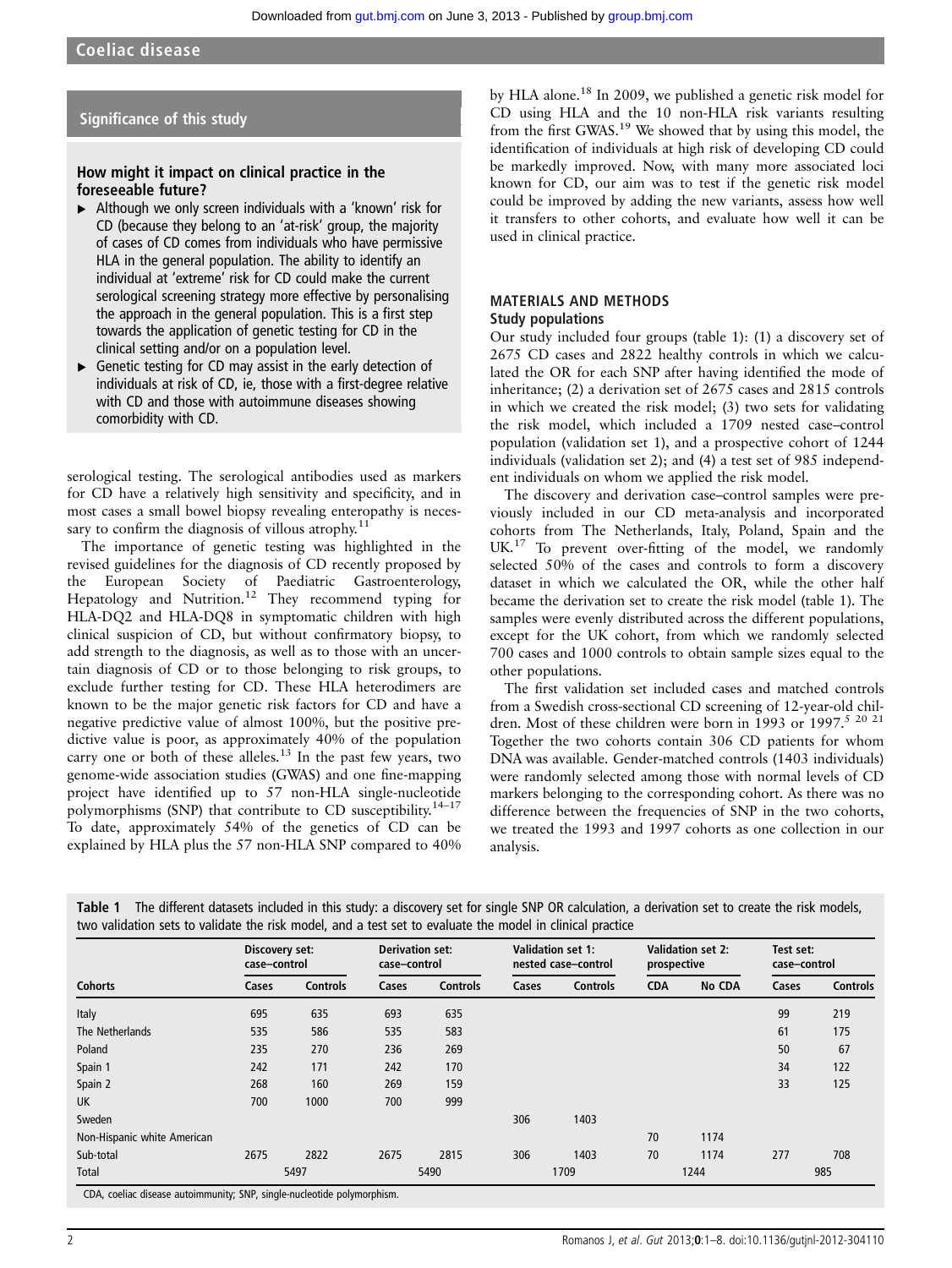The second validation set included 1244 non-Hispanic, white American children from a prospective population-based cohort from Denver, Colorado, USA; they are being followed from birth for the development of transglutaminase auto-antibodies and CD (the DAISY study).<sup>22</sup>

The test set included 985 parents of high-risk CD children (those with a first-degree relative with CD) from The Netherlands, Italy, Poland and Spain, which were collected as part of the PreventCD project.<sup>21</sup>

Each dataset was collected for different purposes by different investigators and are independent of each other. All subjects had self-reported Caucasian ancestry and have been described elsewhere.<sup>17 20-22</sup> CD patients in the discovery, derivation and test sets had a biopsy-confirmed diagnosis. In validation 1 set, CD diagnosis required villous atrophy or intraepithelial lymphocytosis in combination with the presence of HLA-DQ2 or HLA-DQ8, as well as symptoms or signs supporting the diagnosis. In validation 2 set, CD was defined as having a very high and persistent level of transglutaminase auto-antibodies or confirmed by biopsy, so we refer to this group as having CD autoimmunity. $23$ 

#### Genotyping

Individuals homozygous for HLA-DQ2.5 or HLA-DQ2.5/ DQ2.2 genotypes have an increased CD risk compared to those homozygous for HLA-DQ2.2 or DQ8, or heterozygous for HLA-DQ2.5, DQ2.2 or DQ8, while individuals with no-DQ2/ DQ8 have practically no risk for CD.<sup>19 24–26</sup> To predict whether an individual has 0, 1 or 2 HLA-DQ2 and/or DQ8 alleles, we genotyped six tagging  $SNP^{27}$  We then categorised the individuals into three risk groups: low-risk (coded 0) if they were HLA-DQ2/DQ8 negative (ie, neither HLA-DQ2.5, DQ2.2 nor DQ8), high-risk (coded 2) for those homozygous for HLA-DQ2.5 or HLA-DQ2.5/DQ2.2, and intermediate risk (coded 1) for all other combinations.<sup>19</sup>

To assess if the new susceptibility variants improve risk prediction, we compared three genetic risk scores (GRS) calculated using: (1) 10 non-HLA SNP from the first GWAS and its follow-up;<sup>14 15</sup> (2) 26 non-HLA SNP from the second GWAS;<sup>16</sup> and (3) 57 non-HLA SNP from the fine-mapping project<sup>17</sup> (see [supplementary table](http://gut.bmj.com/lookup/suppl/doi:10.1136/gutjnl-2012-304110/-/DC1) 1, available online only). All these SNP were reported at genome-wide significance (p <5 × 10<sup>-8</sup>) in each study.

For the discovery and derivation sets, genotype data were acquired as part of our fine-mapping project using Immunochip, a custom-made platform from Illumina.<sup>28</sup> A stringent quality control check was performed on these samples.<sup>17</sup> Samples in validation sets 1 and 2, and in the test sets were genotyped on Illumina 48-plex VeraCode technology for the 26 SNP identified in the second GWAS only and the six HLA tagging SNP, following Illumina's protocol. Genotyping data analysis and clustering was performed in GenomeStudio. Genotype clusters were manually investigated and adjusted if necessary. All plates included one duplicate sample and one positive control. One SNP, corresponding to IL18RAP locus (imm 2 102429801), was not present on VeraCode, so we used a perfect proxy (rs917997,  $r^2=1$ , D'=1) (see [supplementary table](http://gut.bmj.com/lookup/suppl/doi:10.1136/gutjnl-2012-304110/-/DC1) 1, available online only).

#### Statistical analysis

Using the derivation cohort, we coded each SNP genotype as 0 for the non-risk homozygous, 1 for the heterozygous, and 2 for the homozygous risk, then determined the type of inheritance mode by analysing the genotypes as categorical variables in

logistic regression and adjusting for HLA group, gender and population origin. Comparing the Akaike information criterion (AIC) from each model, we saw no major differences between the inheritance models and therefore used the log-additive model, which was the best-fit model for most SNP.

In order to account for a difference in risk contribution from each SNP, we used a weighted method and calculated an average GRS for each individual. First, we multiplied the β-coefficients in [supplementary table](http://gut.bmj.com/lookup/suppl/doi:10.1136/gutjnl-2012-304110/-/DC1) 1 (available online only) by the number of risk alleles (0, 1, 2) for each SNP per individual, took the sum across 10, 26 or 57 non-HLA SNP, and then divided the total by the number of alleles included in the model to obtain an average weighted GRS per allele. Only individuals with a defined HLA genotype and with more than 95% of genotypes available were included in the analysis. We used an averaged GRS per allele in order to be able to compare GRS from different datasets with different numbers of SNP that passed the quality control. Then, the GRS were categorised in quintiles of the control population. The controls in validation set 1 were healthy individuals who had a negative screening result for CD; we used both cases and controls to calculate the quintiles. For validation set 2, we had genotype data from 986 non-Hispanic white American individuals from the general population, which we used to calculate the quintiles. In each validation set, we estimated the risk for each category of the GRS in a logistic regression using the third quintile (p40–p60) as a reference group adjusting for HLA group, gender and population origin.

To evaluate the overall discrimination of our genetic model, we calculated the area under the receiver operator characteristic (ROC) area under the curve (AUC) for HLA only and combining HLA and the GRS. We also calculated the net reclassification improvement (NRI) and the integrated discrimination improvement (IDI). A two-tailed p value less than 0.05 indicated statistical significance. All analyses were performed using PLINK v1.07, the R package PredictABEL, and SPSS V.16.0.<sup>29 30</sup>

#### RESULTS

Figure 1 shows the distribution of HLA and the three GRS in the large derivation set of 2675 CD cases and 2815 controls. The mean in cases is shifted towards a higher GRS in all three models compared to the mean in controls, showing a clear separation of distribution between the two groups. We divided participants into five categories defined as quintiles of the control populations to make it easier to interpret the results of an average weighted GRS (the third quintile was considered the reference category). The OR increases with increasing risk score for all three GRS models (see [supplementary](http://gut.bmj.com/lookup/suppl/doi:10.1136/gutjnl-2012-304110/-/DC1) figure 1, available online only). The GRS\_57 performs better than GRS\_26 and GRS 10 mainly in the top quintile (p80–p100). Individuals in the top quintile of GRS\_57 had a 2.5 times higher risk (95% CI 2.1 to 3.0) than those with a mean GRS, and a 7.2 times higher risk (95% CI 5.7 to 9.2) than those in the bottom quintile.

Figure 2 shows the ROC curves for HLA only, HLA plus GRS\_10, HLA plus GRS\_26 and HLA plus GRS\_57. The AUC estimates were improved with an increasing number of susceptibility variants used in the model. Combining HLA with 57 non-HLA SNP showed the best discrimination, with an AUC reaching 0.854. The improvement between the HLA-only model and the models with HLA plus GRS was statistically highly significant ( $p=0.0001$ ).

To confirm that adding non-HLA risk variants improved risk prediction, we tested the ability of the combined HLA and GRS models to reclassify individuals into predefined risk groups based on HLA testing only. The individuals could be grouped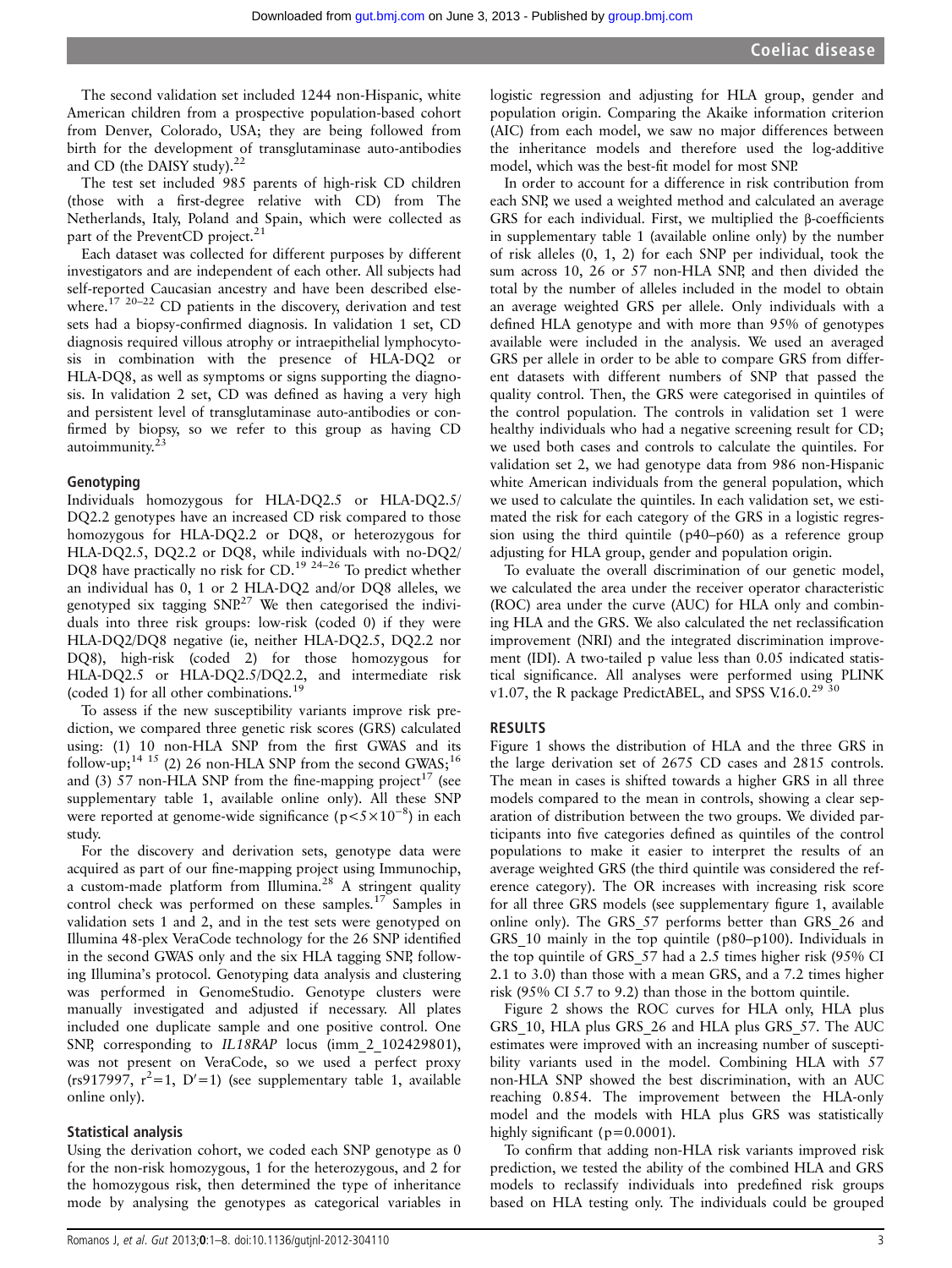

Figure 1 Distribution of HLA group and average risk scores of the genetic risk score (GRS) 10, GRS 26 and GRS 57 models in 2675 cases and 2815 controls. GRS\_10, GRS\_26 and GRS\_57 show a clear separation of distribution between cases and controls with the mean (SD) in cases (0.103 (0.020), 0.071 (0.009), 0.069 (0.006), respectively) being statistically different to the mean (SD) in controls (0.095 (0.020), 0.067 (0.009), 0.066 (0.006), respectively) (p=2.71×10<sup>-45</sup>, 3.41×10<sup>-67</sup>, 3.2×10<sup>-111</sup>, respectively (independent sample two-tailed t test)).

into three categories: low (predicted risk <25%), intermediate  $(25-75%)$  and high-risk  $(>75%)$ , thus we used the same cut-offs to classify individuals using the models with HLA plus GRS (figure 3). Among the 1590 cases that have intermediate risk based on their HLA only (derivation set), 241 (15.1%) individuals were moved into the high-risk category (>75%) when their GRS with 57 variants was added (table 2). Similarly, 25  $(18.2\%)$  of the 137 controls first classified as high risk (>75%) were moved to the intermediate-risk category and 212 of 1373 intermediate-risk controls (15.4%) were moved to the low-risk category (<25%). NRI and IDI were statistically significant for all models. Even when we used 20% and 80%, or 30% and 70% as cut-offs, the NRI and IDI were still significant. The model with 57 SNP performed best by reclassifying 11.1% of the individuals into a more accurate risk group, while GRS\_26 reclassified 7.1% and GRS\_10 reclassified 4.1%.

To assess if such a genetic risk model is applicable to other populations, we tested the GRS with 26 SNP in two nested case–control studies from Sweden (validation set 1) and in a

prospective cohort from the USA (validation set 2), both of which had not been assessed in previous gene discoveries.

In the Swedish study, the mean of GRS\_26 in controls of 0.068 (SD 0.0099) was statistically different from the mean of cases (0.071, SD 0.0097) (independent sample two-tailed t test=1.28×10<sup>-5</sup>). Based on HLA genotypes, we first categorised the individuals into three groups and identified only one CD case in the low-risk group (no HLA-DQ2/DQ8), indicating the high negative predictive value of HLA typing to exclude CD risk. We further focused our test on those individuals positive for DQ2 and/or DQ8 (n=1035). The predicted risk based on HLA only ranged from 23.57% to 27.74% for the intermediate HLA group, and 60.95% to 66.02% for the high-risk HLA group. Using the lowest ranges as a cut-off for reclassification, 31% (215/695) of the controls in the intermediate group (23– 60%) were moved to the low-risk group (<23%). The NRI of HLA-only versus HLA plus GRS\_26 was 0.116 (95% CI 0.051 to 0.180; p=0.00042), while IDI was 0.013 (95% CI 0.006 to 0.020; p=0.0004) (data not shown).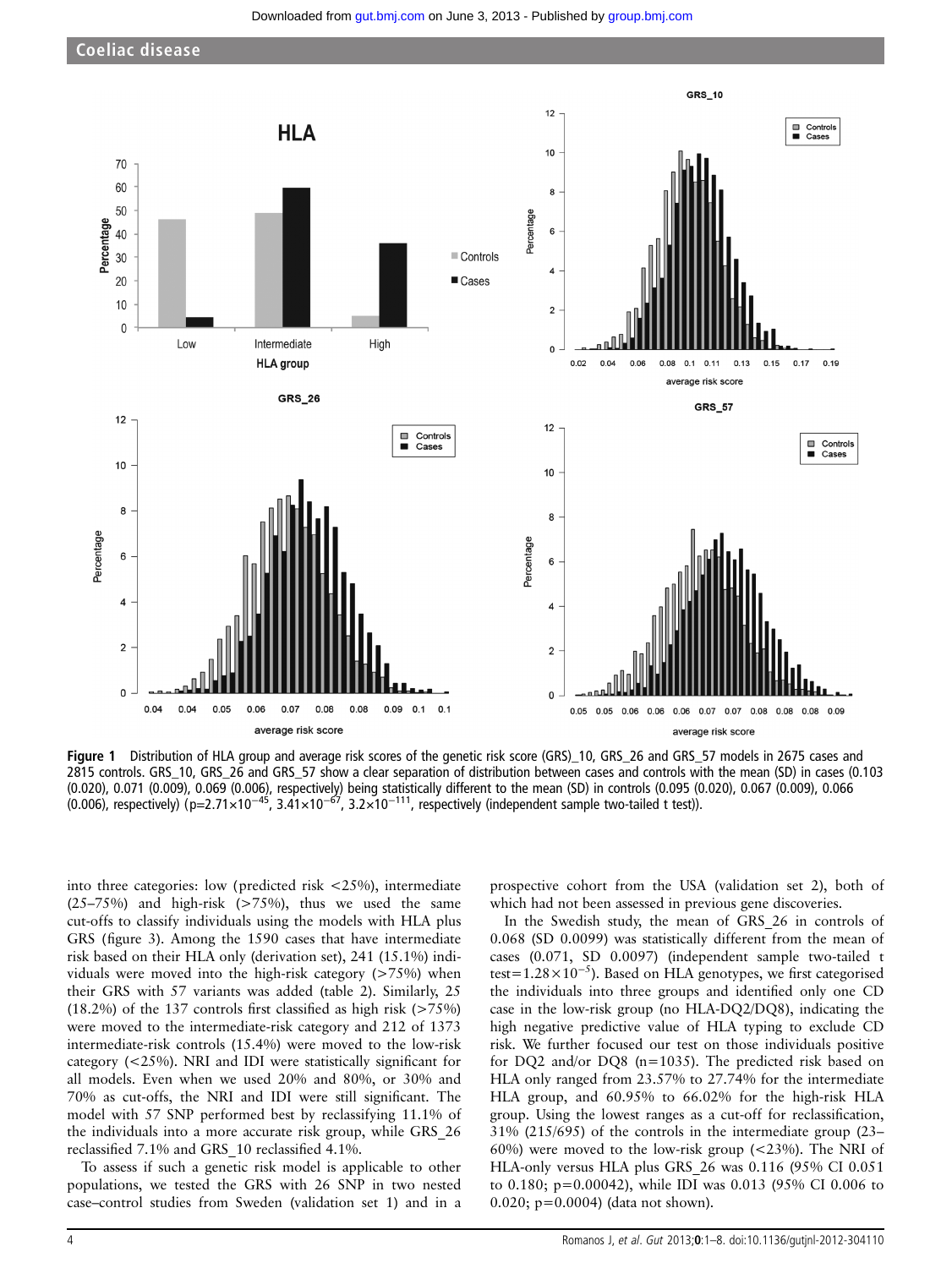

Figure 2 Receiver operator characteristic (ROC) curves and area under the curve (AUC) for the HLA-only model (AUC=0.823; 95% CI 0.812 to 0.834), and combined HLA plus GRS\_10 (AUC=0.837; 95% CI 0.827 to 0.848), HLA plus GRS\_26 (AUC=0.843; 95% CI 0.832 to 0.853) and HLA plus GRS\_57 (AUC=0.854; 95% CI 0.844 to 0.864) models.

In the prospective cohort (validation set 2), we categorised individuals based on quintiles calculated from a general population cohort and used the lowest quintile (p0–p20) as a reference group. Based on HLA, there were no CD autoimmunity cases in the lowest group and our analysis continued with 1116 individuals who were DQ2 and/or DQ8 positive. Using the Cox proportional hazard model adjusted for gender, recruitment group and HLA, we observed an increase in HR with increasing risk score category (see supplementary figure 2, available online only). Although this was not statistically significant, it showed a trend of association, with the top group having a HR of 1.8 (95% CI 0.81 to 3.98) compared to individuals in the lowest quintile.

To test how well this risk profiling can be used in clinical practice, we calculated a predicted risk for 985 independent individuals (test set) before unravelling their status using the OR calculated in validation set 1 (see supplementary table 2, available online only). We then grouped the individuals into the risk categories defined earlier. After checking the CD status of individuals, we compared their classification from using only HLA in the model to using HLA plus GRS\_26. Combining HLA and 26 non-HLA variants in the model led to 14.6% of the individuals being reclassified into more appropriate categories (table 3).

#### **DISCUSSION**

We demonstrate that combining HLA and non-HLA variants increases the diagnostic accuracy of genetic testing for CD. Previously, we showed better classification with a simple count model of 10 non-HLA variants.<sup>19</sup> Now we have further developed this model by including up to 57 non-HLA SNP and comparing four genetic risk models for CD including gender and population origin. We used a weighted GRS to account for the differences in OR of each allele. All three GRS were associated with CD in our case–control derivation set, with individuals in

Adding non-HLA variants to the HLA prediction improved not only the discriminatory power as assessed by the ROC curves, but also the reclassification of individuals into more accurate risk categories with the increase in NRI and IDI. Compared to other genetically complex diseases such as multiple sclerosis and type 2 diabetes, in which AUC only reached 0.769 and 0.74, respectively, our GRS in CD performs well.<sup>31 32</sup> Our best AUC reached 0.854 for the GRS\_57 model. This is in the same range as the Framingham risk score for coronary heart disease (AUC∼0.8), which is clinically useful.<sup>33</sup> Moreover, our risk model appears to be applicable to clinical practice and transferable to other populations, being specifically useful in individuals positive for HLA-DQ2 and/or DQ8.

The ability to identify subgroups of those at 'extreme' risk or lower risk for CD will enable more accurate classifications of research subjects in clinical trials. For example, PreventCD is an ongoing intervention study that will evaluate whether the controlled introduction of small quantities of gluten between the age of 4 and 6 months can prevent the occurrence of CD in children carrying HLA-DQ2 and/or DQ8. However, many children in the study will never develop CD, as they do not carry the other risk factors required. This means that larger numbers of individuals are needed to test the potential treatment adequately.<sup>21</sup> The enhanced risk modelling will help classify individuals into higher and lower risk groups more accurately, by using both HLA and non-HLA genetic signatures, thereby permitting a more efficient study design and analysis in the future.

From a clinical perspective, there are several at-risk groups of individuals who will require periodic serological screening for CD throughout their lifetime. It has been argued, although not universally recommended, that HLA testing could be done first to identify carriers of HLA-DQ2 and/or DQ8 and then to perform repeated serological testing only in those individuals in the future (although the risk of developing CD is not equal for HLA-DQ2 and HLA-DQ8 carriers). From a cost perspective, this might be an efficient strategy as genotyping is relatively cheap and only needs to be done once, whereas serological testing is more expensive and needs to be repeated frequently. Excluding individuals who do not carry the genetic risk for developing CD from serological testing would reduce the cost and burden of repeated invasive testing. The age at which serological screening in an at-risk child should begin, how frequently to test, and when to perform intestinal biopsy are all issues that are still under discussion. The added value of non-HLA genetic factors is that they may allow us to stratify the population better into those in need of repeated serology screening, as HLA testing alone would still include some 30% of the population. Using only the presence or absence of HLA as a screening tool to help in the diagnosis of CD has a positive predictive value of 94%, but a sensitivity of 35%. However, by using our model, which combines different HLA risk variants with non-HLA risk variants, to classify individuals into a highrisk group decreases the positive predictive value to 57%, but increases the sensitivity to 63%. Thus, including non-HLA risk factors suggests that we can reclassify 14.6% of the population into more accurate risk categories, which might help to make a better selection of those who need closer follow-up and repetitive antibody testing.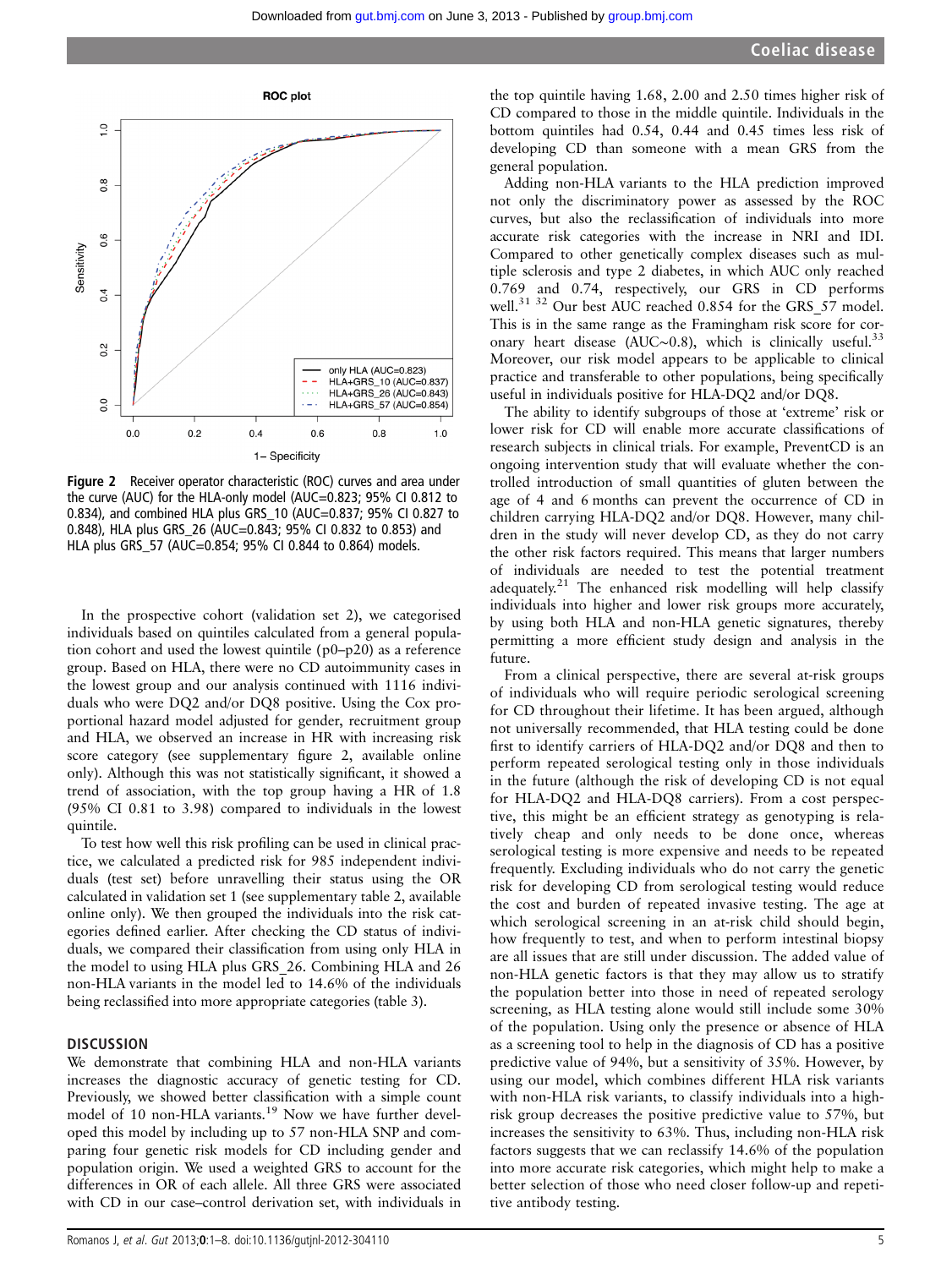

Figure 3 Plot of predicted risk using HLA-only model versus HLA and genetic risk score (GRS) models showing how individuals can be shifted from one risk group to another. The GRS\_57 model shows the largest number of individuals who were reclassified. All models were adjusted for gender and five-population origin. The black vertical line defines the three groups based on HLA (low <25%, intermediate 25–75%, high >75%), while the blue dashed line is the 25% predicted risk and the red dashed line is the 75% predicted risk based on HLA plus non-HLA variants.

|                 | HLA and GRS 10                     |                                  |              |                                  | HLA and GRS 26 |                                  |                                 | HLA and GRS 57 |              |                                 |              |               |
|-----------------|------------------------------------|----------------------------------|--------------|----------------------------------|----------------|----------------------------------|---------------------------------|----------------|--------------|---------------------------------|--------------|---------------|
| <b>HLA only</b> | < 25%                              | $25 - 75%$                       | >75%         | Reclassified%                    | < 25%          | $25 - 75%$                       | >75%                            | Reclassified%  | < 25%        | $25 - 75%$                      | >75%         | Reclassified% |
| $<$ 25%         |                                    |                                  |              |                                  |                |                                  |                                 |                |              |                                 |              |               |
| Total           | 1419                               | $\mathbf 0$                      | $\mathbf{0}$ | $\mathbf{0}$                     | 1419           | 0                                | $\bf{0}$                        | $\mathbf{0}$   | 1419         | $\mathbf{0}$                    | 0            | $\mathbf 0$   |
| Cases           | 114                                | $\mathbf 0$                      | $\mathbf{0}$ | $\mathbf{0}$                     | 114            | 0                                | $\pmb{0}$                       | $\mathbf{0}$   | 114          | $\mathbf{0}$                    | $\mathbf 0$  | $\bf{0}$      |
| Controls        | 1305                               | $\mathbf{0}$                     | $\mathbf{0}$ | $\mathbf{0}$                     | 1305           | 0                                | $\mathbf{0}$                    | $\mathbf{0}$   | 1305         | 0                               | $\mathbf{0}$ | $\mathbf{0}$  |
| 25-75%          |                                    |                                  |              |                                  |                |                                  |                                 |                |              |                                 |              |               |
| Total           | 64                                 | 2710                             | 189          | 0.09                             | 104            | 2562                             | 297                             | 0.14           | 261          | 2389                            | 313          | 0.19          |
| Cases           | 12                                 | 1444                             | 134          | 0.09                             | 16             | 1354                             | 220                             | 0.15           | 49           | 1300                            | 241          | 0.18          |
| Controls        | 52                                 | 1266                             | 55           | 0.08                             | 88             | 1208                             | 77                              | 0.12           | 212          | 1089                            | 72           | 0.21          |
| >75%            |                                    |                                  |              |                                  |                |                                  |                                 |                |              |                                 |              |               |
| Total           | $\mathbf{0}$                       | 39                               | 1069         | 0.04                             | $\mathbf{0}$   | 81                               | 1027                            | 0.07           | $\mathbf{0}$ | 77                              | 1031         | 0.07          |
| Cases           | $\mathbf{0}$                       | 24                               | 947          | 0.02                             | $\mathbf{0}$   | 52                               | 919                             | 0.05           | $\mathbf{0}$ | 52                              | 919          | 0.05          |
| Controls        | $\mathbf{0}$                       | 15                               | 122          | 0.11                             | $\mathbf{0}$   | 29                               | 108                             | 0.21           | $\mathbf{0}$ | 25                              | 112          | 0.18          |
| NRI (95% CI)    |                                    | 0.041 (0.029 to 0.053); p=0.0001 |              |                                  |                | 0.071 (0.055 to 0.087); p=0.0001 |                                 |                |              | $0.111$ (0.093-0.129); p=0.0001 |              |               |
| IDI (95% CI)    | 0.021 (0.018 to 0.025); $p=0.0001$ |                                  |              | 0.031 (0.027 to 0.036); p=0.0001 |                |                                  | $0.054$ (0.048-0.060); p=0.0001 |                |              |                                 |              |               |

Table 2 Reclassification table of individuals of predicted risk using HLA-only versus combined HLA and GRS\_10, GRS\_26 and GRS\_57 (low risk <25%, intermediate risk 25–75%, high risk >75%)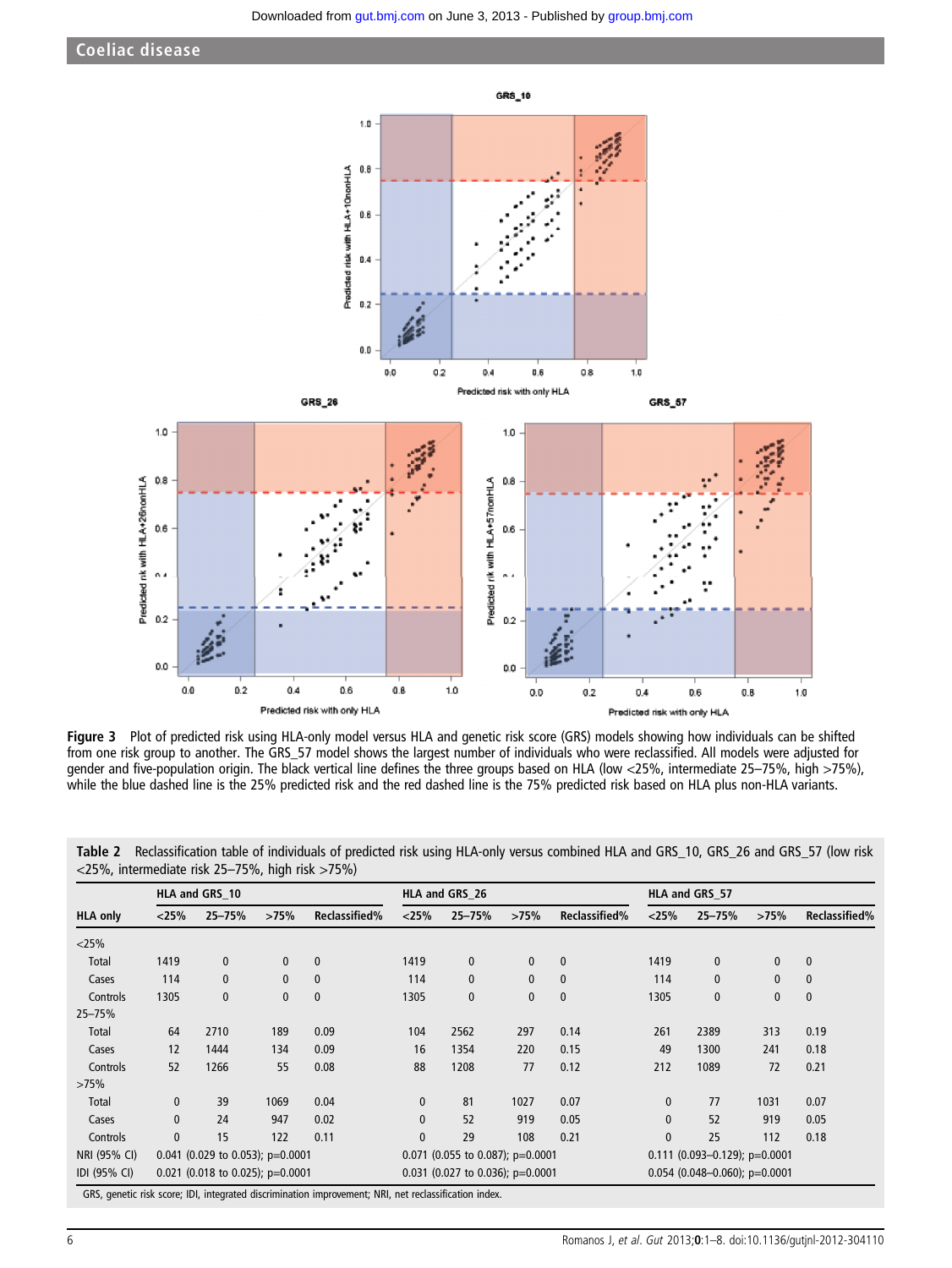| Table 3 Reclassification table for HLA-only versus combined HLA |
|-----------------------------------------------------------------|
| and GRS 26 in the test set of 985 individuals                   |

|                 | HLA and GRS_26 |                                    |              |                      |  |  |  |  |
|-----------------|----------------|------------------------------------|--------------|----------------------|--|--|--|--|
| <b>HLA only</b> | $<$ 25%        | $25 - 75%$                         | >75%         | <b>Reclassified%</b> |  |  |  |  |
| $<$ 25%         |                |                                    |              |                      |  |  |  |  |
| Total           | 243            | $\bf{0}$                           | 0            | $\mathbf{0}$         |  |  |  |  |
| Cases           | 17             | $\bf{0}$                           | 0            | 0                    |  |  |  |  |
| Controls        | 226            | $\Omega$                           | $\mathbf{0}$ | $\mathbf{0}$         |  |  |  |  |
| 25-75%          |                |                                    |              |                      |  |  |  |  |
| Total           | 9              | 477                                | 78           | 0.15                 |  |  |  |  |
| Cases           | $\Omega$       | 102                                | 48           | 0.32                 |  |  |  |  |
| Controls        | 9              | 375                                | 30           | 0.09                 |  |  |  |  |
| >75%            |                |                                    |              |                      |  |  |  |  |
| Total           | $\mathbf{0}$   | 5                                  | 173          | 0.03                 |  |  |  |  |
| Cases           | $\Omega$       | 1                                  | 109          | 0.01                 |  |  |  |  |
| Controls        | $\Omega$       | 4                                  | 64           | 0.06                 |  |  |  |  |
| NRI (95% CI)    |                | 0.146 (0.093 to 0.199); p=0.0001   |              |                      |  |  |  |  |
| IDI (95% CI)    |                | $0.025$ (0.014 to 0.037); p=0.0001 |              |                      |  |  |  |  |

GRS, genetic risk score; IDI, integrated discrimination improvement; NRI, net reclassification index.

#### Author affiliations <sup>1</sup>

<sup>1</sup>Department of Genetics, University of Groningen, University Medical Centre Groningen, Groningen, The Netherlands

<sup>2</sup>School of Medicine, Lebanese American University, Beirut, Lebanon

<sup>3</sup>Department of Public Health and Clinical Medicine, Epidemiology and Global Health, Umeå University, Umeå, Sweden

4 Department of Medical Biosciences, Medical and Clinical Genetics, Umeå University, Umeå, Sweden

<sup>5</sup>Division of Genetics and Division of Rheumatology, Harvard Medical School, Brigham and Women's Hospital, Boston, Massachusetts, USA <sup>6</sup>

<sup>6</sup>Barbara Davis Centre for Childhood Diabetes, University of Colorado Denver, Aurora, Colorado, USA

<sup>7</sup> Institute of Cell and Molecular Science, Barts and the London School of Medicine and Dentistry, London, UK

<sup>8</sup> Department of Pathology, Children's Memorial Health Institute, Warsaw, Poland 9 Purposes Laboratory for Engels University of Naples Enderica II <sup>9</sup>European Laboratory for Food-Induced Disease, University of Naples Federico II, Naples, Italy

 $10$ Department of Molecular Medicine, Sapienza University of Rome, Rome, Italy  $11$ Clinical Immunology Department, Hospital Clínico San Carlos, Instituto de Investigación Sanitaria San Carlos IdISSC, Madrid, Spain<br><sup>12</sup>Immunogenetics Research Laboratory, Hospital de Cruces, Bizkaia, Spain

<sup>13</sup>Department of Paediatrics, Leiden University Medical Centre, Leiden, The Netherlands

<sup>14</sup>Department of Experimental Medicine, Faculty of Medicine, University of Milano-Bicocca, Monza, Italy<br><sup>15</sup>Epidemiology Department, Colorado School of Public Health, Aurora, USA

<sup>16</sup>Department of Epidemiology, University of Groningen, University Medical Centre Groningen, Groningen, The Netherlands

Acknowledgements The authors would like to thank all the participants in this study, Mathieu Platteel and Astrid Maatman for preparing samples and genotyping, and all the doctors who collected the DNA. They acknowledge the use of DNA from CEGEC (Spanish Consortium on the Genetics of Coeliac Disease), and also thank Jackie Senior for critically reading the manuscript.

Collaborators The PreventCD study group. Belgium: Association of European Celiac Societies (AOECS): Cristian Scerri, Tunde Koltai; Croatia: University Children's Hospital Zagreb: Sanja Kolaček, Zrinka Mišak, Slaven Abdović; Germany: Hauner Children's Hospital, University of Munich Medical Centre, Munich, Germany: Sibylle Koletzko, Gertraud Osiander, Katharina Werkstetter; Phadia GmbH: Eckart Mummert; Hungary: Celiac Disease Centre of Heim Pál Children's Hospital: Ilma R Korponay-Szabo, Judit Gyimesi; Israel: Moshe Berant Rambam Health Care Campus, Haifa, Israel; Schneider Children's Medical Centre, Sackler Faculty of Medicine, Tel-Aviv University: Raanan Shamir, Corina Hartman; Italy: Eurospital SpA: Enzo Bravi, Marco Poles; European Laboratory for the Investigation of Food-Induced Diseases (ELFID), University Federico II: Renata Auricchio, G Gianna Giovamma Limongelli, Luigi Greco, Riccardo Troncone; Spedali Civili, Brescia: Vincenzo Villanacci; The Netherlands: Danone Research BV: Jacques G Bindels; Leiden University Medical Centre: Ronald Brand, Bibi Funke Kupper, Caroline E Hogen Esch, Erica G Hopman,

Frits Koning, Yvonne Kooy-Winkelaar, Chantal te Marvelde, Hein Putter, Els Stoopman, Sabine Vriezinga; Norway: University of Oslo: Ludvig M Sollid, Melinda Ráki; Poland: The Medical University of Warsaw: Ania Chmielewska, Piotr Dziechciarz, Malgorzata Pieścik-Lech, Hania Szajewska; Department and Clinic of Pediatrics, Allergology and Gastroenterology, Medical University: Anna Szaflarska-Szczepanik; Spain: Hospital Universitari de Sant Joan de Reus/Universitat Rovira i Virgili: Gemma Castillejo, Joaquin Escribano: Amalia Capilla and Hospital Sant Joan de Deu Barcelona: Vicente Varea; La Fe University Hospital: Carmen Ribes-Koninckx, Anna Lopez, Paula Crespo; La Paz University Hospital: Eva Martinez, Isabel Polanco; Sweden: Linköping University: Lotta Högberg, Lars Stenhammar; Lund University: Annelie Carlsson, Charlotta Webb; Norrtälje Hospital: Solveig Hammarroth; Umeå University: Olle Hernell, Carina Lagerqvist, Anna Myléus, Katrina Nordyke, Fredrik Norström, Olof Sandström, Stig Wall; Växjö Hospital: Eva Karlsson.

Contributors CW, EL and HMB led the study. Major contributions were: JR, AR and CW wrote the paper; JR, GT, AS and SAJ performed DNA sample preparation and genotyping assays; JR, VK, LF, JGA and CCvD performed statistical analysis. Other authors contributed mainly to sample collection and phenotyping. All authors reviewed the final manuscript. CW had full access to all the data in the study and takes responsibility for the integrity of the data and the accuracy of the data analysis. JR and AR contributed equally. HMB, EL and CW jointly directed this project.

Funding This study was supported by grants from the Coeliac Disease Consortium (an innovative cluster approved by The Netherlands Genomics Initiative and partly funded by the Dutch government, grant BSIK03009 to CW), The Netherlands Organisation for Scientific Research (NWO-VICI grant 918.66.620 to CW), the Dutch digestive disease foundation (MLDS WO11-30 to CW), by the European Union project PreventCD (FP6-2005-FOOD-4B-36383-PreventCD), the parent CEDAR grant (R01 DK050979) and by grant number 5R1DK084568-02 from the National Institutes of Health.

#### Competing interests None.

**Ethics approval** All cohorts have previously been published and each centre obtained approval from its own ethics committee/institutional review board.

Provenance and peer review Not commissioned; externally peer reviewed.

#### **REFERENCES**

- 1 Ludvigsson JF, Leffler DA, Bai JC, et al. The Oslo definitions for coeliac disease and related terms. Gut 2013;62:43–52.
- Dube C, Rostom A, Sy R, et al. The prevalence of coeliac disease in average-risk and at-risk Western European populations: a systematic review. Gastroenterology 2005;128(4 Suppl. 1):S57–67.
- Fasano A, Berti I, Gerarduzzi T, et al. Prevalence of coeliac disease in at-risk and not-at-risk groups in the United States—a large multicenter study. Arch Intern Med 2003;163:286–92.
- Lohi S, Mustalahti K, Kaukinen K, et al. Increasing prevalence of coeliac disease over time. Aliment Pharmacol Ther 2007;26:1217–25.
- Myleus A, Ivarsson A, Webb C, et al. Coeliac disease revealed in 3% of Swedish 12-year-olds born during an epidemic. J Pediatr Gastroenterol Nutr 2009;49:170–6.
- 6 Catassi C, Kryszak D, Bhatti B, et al. Natural history of coeliac disease autoimmunity in a USA cohort followed since 1974. Ann Med 2010;42:530–8.
- Dydensborg S, Toftedal P, Biaggi M, et al. Increasing prevalence of coeliac disease in Denmark: a linkage study combining national registries. Acta Paediatr 2012;101:179–84.
- Green PHR. The many faces of coeliac disease: clinical presentation of coeliac disease in the adult population. Gastroenterology 2005;128(4 Suppl. 1):S74–8.
- 9 Fasano A. Clinical presentation of coeliac disease in the pediatric population. Gastroenterology 2005;128(4 Suppl, 1):S68–73.
- 10 Lionetti E, Catassi C. New clues in coeliac disease epidemiology, pathogenesis, clinical manifestations, and treatment. Int Rev Immunol 2011;30:219–31.
- 11 Giersiepen K, Lelgemann M, Stuhldreher N, et al. Accuracy of diagnostic antibody tests for coeliac disease in children: summary of an evidence report. J Pediatr Gastroenterol Nutr 2012;54:229–41.
- 12 Husby S, Koletzko S, Korponay-Szabo IR, et al. European Society for Pediatric Gastroenterology, Hepatology, and Nutrition guidelines for the diagnosis of coeliac disease. J Pediatr Gastroenterol Nutr 2012;54:136–60.
- Hadithi M, von Blomberg BM, Crusius JB, et al. Accuracy of serologic tests and HLA-DQ typing for diagnosing coeliac disease. Ann Intern Med 2007;147:294–302.
- 14 Hunt KA, Zhernakova A, Turner G, et al. Newly identified genetic risk variants for coeliac disease related to the immune response. Nat Genet 2008;40:395–402.
- 15 Trynka G, Zhernakova A, Romanos J, et al. Coeliac disease-associated risk variants in TNFAIP3 and REL implicate altered NF-kappaB signalling. Gut 2009;58:1078–83.
- 16 Dubois PC, Trynka G, Franke L, et al. Multiple common variants for coeliac disease influencing immune gene expression. Nat Genet 2010;42:295–302.
- 17 Trynka G, Hunt KA, Bockett NA, et al. Dense genotyping identifies and localizes multiple common and rare variant association signals in coeliac disease. Nat Genet 2011;43:1193–201.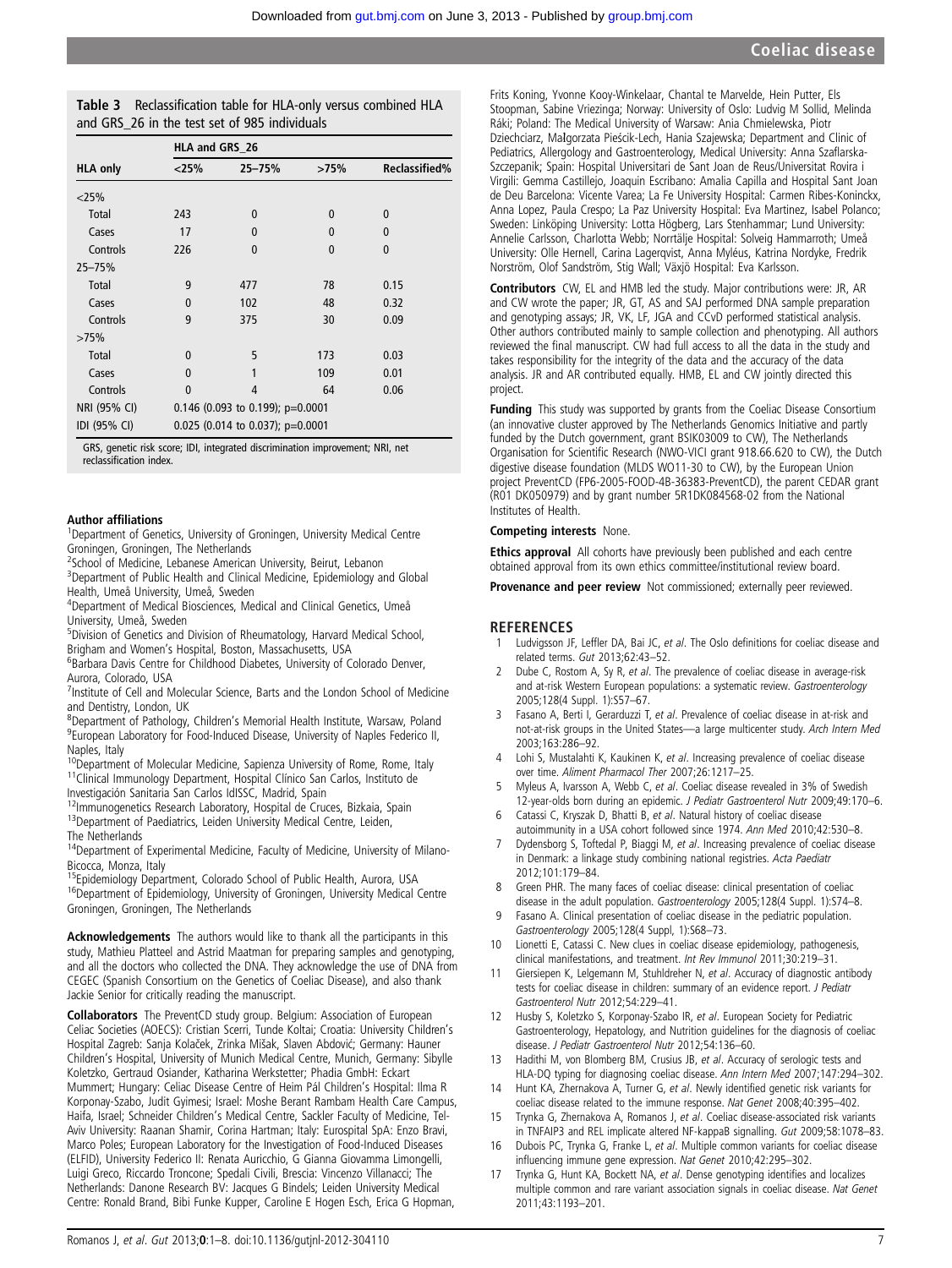- 18 Kumar V, Wijmenga C, Withoff S. From genome-wide association studies to disease mechanisms: coeliac disease as a model for autoimmune diseases. Semin Immunopathol 2012;34:567–80.
- 19 Romanos J, van Diemen CC, Nolte IM, et al. Analysis of HLA and non-HLA alleles can identify individuals at high risk for coeliac disease. Gastroenterology 2009;137:834, 40, 840.e1–3.
- 20 Webb C, Halvarsson B, Norstrom F, et al. Accuracy in coeliac disease diagnostics by controlling the small-bowel biopsy process. J Pediatr Gastroenterol Nutr 2011;52:549–53.
- 21 Hogen Esch CE, Rosen A, Auricchio R, et al. The PreventCD Study design: towards new strategies for the prevention of coeliac disease. Eur J Gastroenterol Hepatol 2010;22:1424–30.
- 22 Norris JM, Barriga K, Hoffenberg EJ, et al. Risk of coeliac disease autoimmunity and timing of gluten introduction in the diet of infants at increased risk of disease. JAMA 2005;293:2343–51.
- 23 Liu E, Bao F, Barriga K, et al. Fluctuating transglutaminase autoantibodies are related to histologic features of coeliac disease. Clin Gastroenterol Hepatol 2003;1:356–62.
- 24 Dubois PC, van Heel DA. Translational mini-review series on the immunogenetics of gut disease: immunogenetics of coeliac disease. Clin Exp Immunol 2008;153:162–73.
- 25 Vader W, Stepniak D, Kooy Y, et al. The HLA-DQ2 gene dose effect in coeliac disease is directly related to the magnitude and breadth of gluten-specific T cell responses. Proc Natl Acad Sci U S A 2003;100:12390–5.
- 26 Congia M, Cucca F, Frau F, et al. A gene dosage effect of the DQA1\*0501/ DQB1\*0201 allelic combination influences the clinical heterogeneity of coeliac disease. Hum Immunol 1994;40:138–42.
- 27 Monsuur AJ, de Bakker PI, Zhernakova A, et al. Effective detection of human leukocyte antigen risk alleles in coeliac disease using tag single nucleotide polymorphisms. PloS one 2008;3:e2270.
- 28 Cortes A, Brown MA. Promise and pitfalls of the Immunochip. Arthritis Res Ther 2011;13:101.
- 29 Purcell S, Neale B, Todd-Brown K, et al. PLINK: a tool set for whole-genome association and population-based linkage analyses. Am J Hum Genet 2007;81:559-75.
- 30 Kundu S, Aulchenko YS, van Duijn CM, et al. PredictABEL: an R package for the assessment of risk prediction models. Eur J Epidemiol 2011;26:261–4.
- 31 Wang JH, Pappas D, De Jager PL, et al. Modeling the cumulative genetic risk for multiple sclerosis from genome-wide association data. Genome Med 2011;3:3.
- 32 Imamura M, Maeda S. Genetics of type 2 diabetes: the GWAS era and future perspectives. Endocr J 2011;58:723-39.
- 33 Wilson PW, D'Agostino RB, Levy D, et al. Prediction of coronary heart disease using risk factor categories. Circulation 1998;97:1837–47.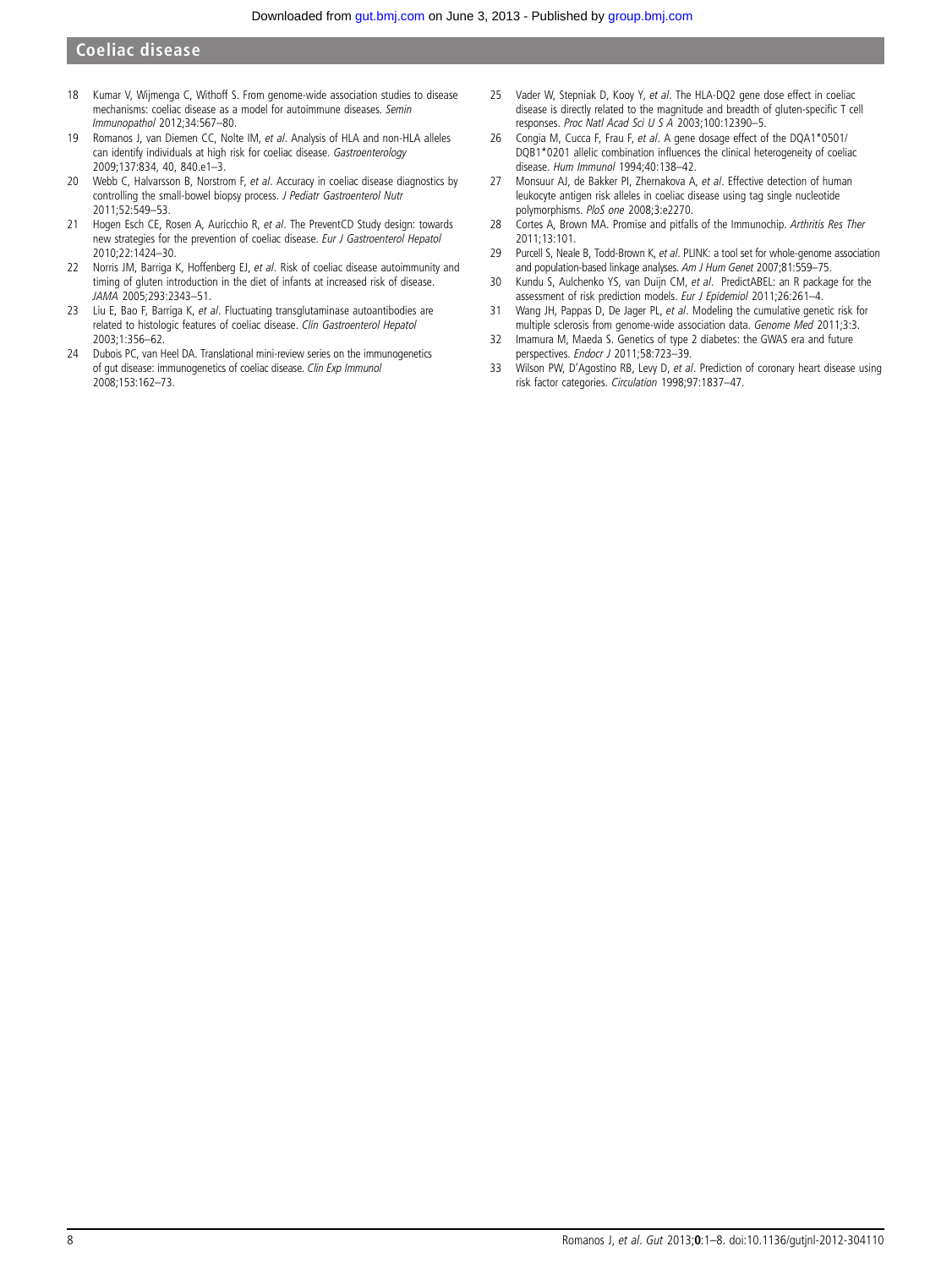

## **variants testing non-HLA variants additional to HLA Improving coeliac disease risk prediction by**

Jihane Romanos, Anna Rosén, Vinod Kumar, et al.

doi: 10.1136/gutjnl-2012-304110 Gut published online May 23, 2013

**<http://gut.bmj.com/content/early/2013/05/22/gutjnl-2012-304110.full.html>** Updated information and services can be found at:

These include:

| <b>Data Supplement</b>           | "Supplementary Data"<br>http://gut.bmj.com/content/suppl/2013/05/22/gutjnl-2012-304110.DC1.html                                                                                                                                                                                                                                                                                                                                                    |
|----------------------------------|----------------------------------------------------------------------------------------------------------------------------------------------------------------------------------------------------------------------------------------------------------------------------------------------------------------------------------------------------------------------------------------------------------------------------------------------------|
| <b>References</b>                | This article cites 33 articles, 4 of which can be accessed free at:<br>http://qut.bmj.com/content/early/2013/05/22/qutjnl-2012-304110.full.html#ref-list-1                                                                                                                                                                                                                                                                                         |
| <b>Open Access</b>               | This is an open-access article distributed under the terms of the<br>Creative Commons Attribution Non-commercial License, which permits<br>use, distribution, and reproduction in any medium, provided the original<br>work is properly cited, the use is non commercial and is otherwise in<br>compliance with the license. See:<br>http://creativecommons.org/licenses/by-nc/3.0/ and<br>http://creativecommons.org/licenses/by-nc/3.0/legalcode |
| P < P                            | Published online May 23, 2013 in advance of the print journal.                                                                                                                                                                                                                                                                                                                                                                                     |
| <b>Email alerting</b><br>service | Receive free email alerts when new articles cite this article. Sign up in<br>the box at the top right corner of the online article.                                                                                                                                                                                                                                                                                                                |

(DOIs) and date of initial publication. publication. Citations to Advance online articles must include the digital object identifier citable and establish publication priority; they are indexed by PubMed from initial typeset, but have not not yet appeared in the paper journal. Advance online articles are Advance online articles have been peer reviewed, accepted for publication, edited and

**<http://group.bmj.com/group/rights-licensing/permissions>** To request permissions go to:

**<http://journals.bmj.com/cgi/reprintform>** To order reprints go to:

**<http://group.bmj.com/subscribe/>** To subscribe to BMJ go to: